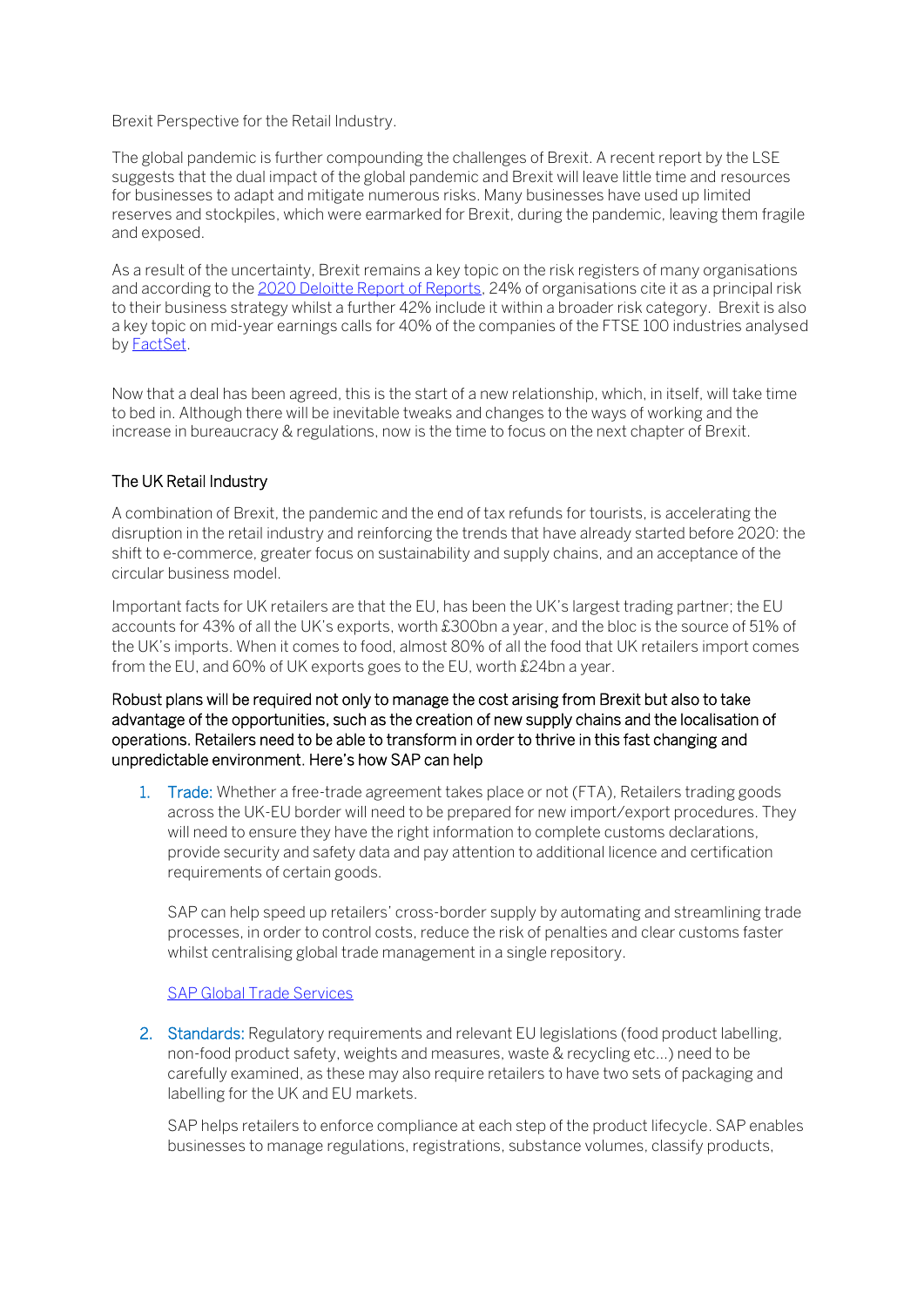create compliance documents, to manage packaging, transport, and store hazardous materials properly with accurate labelling.

#### [SAP Product Compliance](https://www.sap.com/products/product-compliance.html?btp=dc964bdd-611c-46aa-a9ec-96261113929f)

3. Labour Cost: With EU migrants the major source of labour for retailers, any restriction on freedom of movement could result in a restricted labour pool, which would in turn increase the cost of labour, building inflationary pressure. Retailers may have more difficulty finding manual labourers at costs that allow them to remain competitive as many of these workers may have come from European countries in the past, without too much difficulty moving around the EU.

SAP helps organizations find, engage, manage, pay, and unlock value from growing an external workforce – proactively manage everything from costs and compliance to security and the quality of work through a connected ecosystem of global talent and partners.

## [SAP Field Glass](https://www.fieldglass.com/)

4. Prices: The precise impact on food prices will depend upon what tariff rates are applied to imports, if no trade deal is reached with the EU (Hard Brexit), one of the most noticeable impacts will be trading under the WTO terms, which will apply tariffs up to 35% for some food items. British Retail Consortium's exercise of applying these new tariffs on retailers supply chain brings a £3.1bn tax bill for the food we cannot source in UK.

As the UK becomes an independent trade entity, retail companies will have to be much more diligent in determining the most cost-effective way to get their products onto the aisles. Managing different cost factors from procurement to sales, index-based pricing considering competition and tracking real margin and profitability across the value chain requires the use of advanced pricing and profitability tools. With SAP, you can streamline smart and dynamic pricing optimization, automate the management of billback/chargeback calculations, evaluating profitability of contract proposals both pre and post, and simulation capabilities for future program planning.

## [SAP Intelligent Pricing, Paybacks & Chargebacks](https://www.sap.com/cmp/dg/crm-xm16-str-soslxcamp/index.html)

5. Supply Chain: Many large retailers and ecommerce companies rely heavily on optimised distribution networks in order to remain competitive in the marketplace. The 10,000 lorries that cross the Channel every day will face new customs, security and veterinary checks because the UK is leaving the EU's customs union. This could cause severe delays in logistics if hauliers do not have the right paperwork and are turned back at the border. Retailers will need to reassess their supply chains and sourcing agreements with distribution and logistics agreements, adding an additional layer of complexity.

SAP helps retailers to manage logistics transactions, exchange documents with key business partners and gain transparency across the complete value chain through an open, network of networks strategy. With SAP, retailers can run collaborative sales and operations planning and extend their demand fulfilment plans to their trading partners providing realtime visibility for accurate delivery schedules.

[SAP Logistics Business Network](https://www.sap.com/uk/products/logistics-business-network.html)

[SAP Ariba Supply Chain Solution for Full Visibility](https://www.ariba.com/solutions/solutions-overview/supply-chain/supply-chain-collaboration)

[SAP Integrated Business Planning](https://www.sap.com/uk/products/supply-chain-management/supply-chain-planning.html)